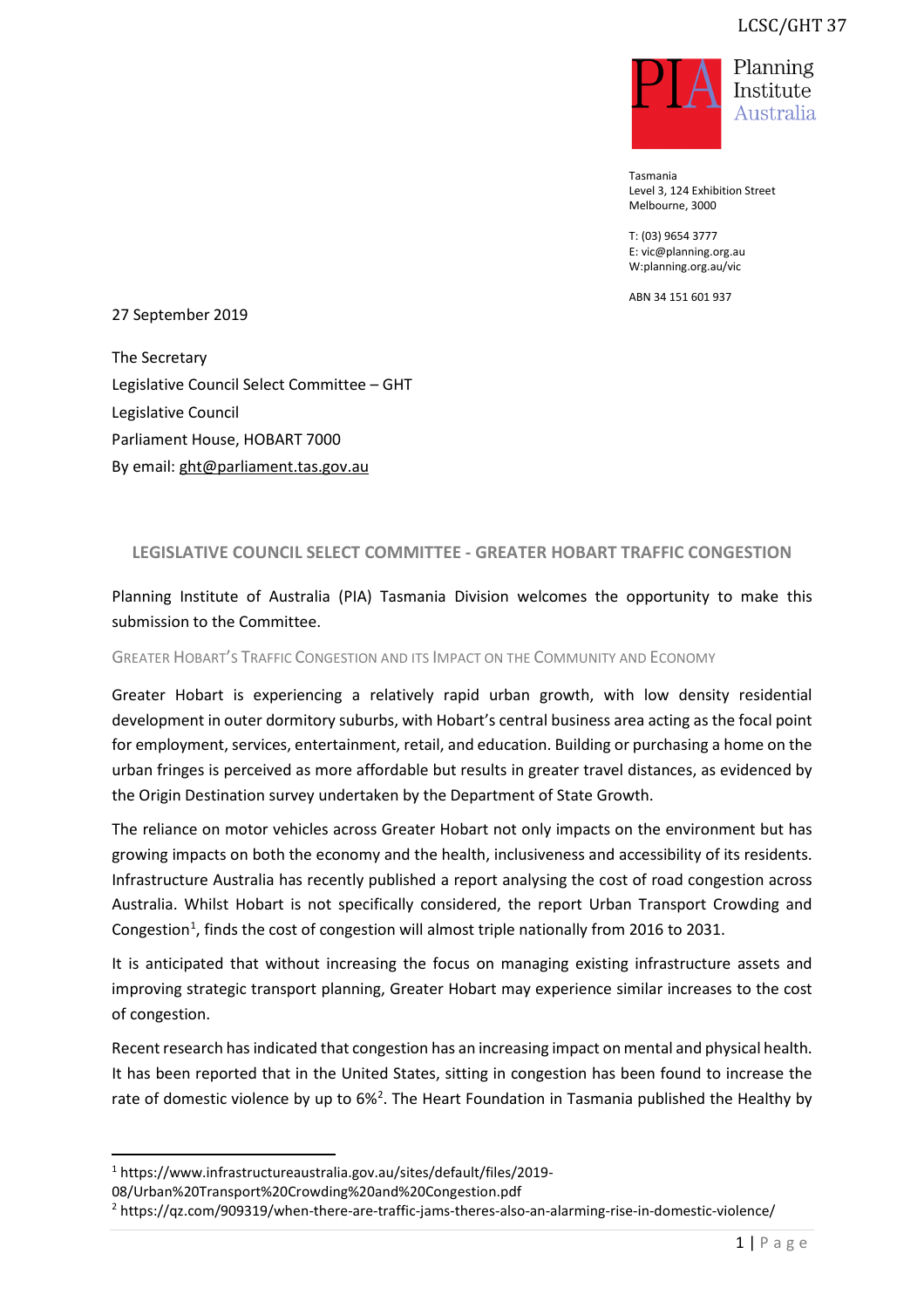Design guideline in 2010 which advocates for increasing active and public transport modes as a way to increase physical health and reduce the risk of heart disease<sup>[3](#page-1-0)</sup>.

Any improvement to transportation across Greater Hobart must consider inclusiveness and accessibility. Transport is also considered one of the biggest barriers to work in Greater Hobart<sup>[4](#page-1-1)</sup>, especially for young people entering the workforce. Recommendations and actions to improve the integration and connectedness of the existing transport network with land use planning within the State Government's Transport Access Strategy<sup>[5](#page-1-2)</sup> should be considered.

Furthermore, transport is the now the subsector which is attributed to the largest greenhouse gas emissions in Tasmania<sup>[6](#page-1-3)</sup>. Tasmania currently has, on average, the oldest passenger vehicles in Australia—an average of 12.3 years old—resulting in many being made before more stringent emission standards<sup>[7](#page-1-4)</sup>.

## CAUSES OF CONGESTION, INCLUDING PHYSICAL AND TOPOGRAPHICAL BARRIERS

Increases in population living on the urban fringe limit options for reliable transport into the city. Yet car-based transport has been shown to be increasingly unreliable in Hobart  $8$  and is at times approaching capacity<sup>[9](#page-1-6)</sup>. Some roads in Hobart's CBD including Macquarie Street are even occasionally losing capacity due to an oversaturation of motor vehicle use in the afternoon peak<sup>10</sup>.

Hobart's location and topographical constraints increase the complexity of the planning of transport options, however Hobart and indeed Tasmania are not alone in the nation when it comes to the current challenges of growth and infrastructure planning.

## STRATEGIC PLANNING PROCESSES BETWEEN THE COMMONWEALTH, STATE AND LOCAL GOVERNMENTS.

Nationally PIA has strongly endorsed a federal parliamentary inquiry's call for the development of a national plan of settlement to help guide the growth of Australia's cities and regions. The Standing Committee on Infrastructure, Transport and Cities made the recommendation in its report into the Australian government's role in the development of cities tabled on 17 September 2018.

At that time, PIA National President Brendan Nelson said rising community frustration at the nationally disjointed growth of our cities and regions meant governments and policy-makers needed to consider new ways to ensure that Australia's cities and regions remained some of the most liveable in the world. *"It's clear we're reaching a tipping point in terms of the pressures on our cities, towns and regions,"* Mr Nelson said.

<span id="page-1-1"></span><span id="page-1-0"></span><sup>3</sup> https://www.heartfoundation.org.au/images/uploads/main/Programs/Tasmania-healthy-by-design.pdf <sup>4</sup> https://www.abc.net.au/news/2019-08-29/neysan-applied-for-140-jobs-but-did-not-get-a-singleinterview/11462376

<span id="page-1-2"></span><sup>&</sup>lt;sup>5</sup> https://www.stategrowth.tas.gov.au/ data/assets/pdf file/0007/174076/Transport Access Strategy.PDF

<span id="page-1-3"></span><sup>6</sup> http:/www.dpac.tas.gov.au/\_\_data/assets/pdf\_file/0009/375858/Tasmanian\_Greenhouse\_Gas\_Accounts \_2016\_Report.pdf p.12

<span id="page-1-4"></span> $\overline{7}$  http://www.abc.net.au/news/2018-08-02/tasmanians-driving-oldest-cars-in-the-nation/10055930

<span id="page-1-5"></span><sup>8</sup> https://www.tomtom.com/en\_gb/trafficindex/city/hobart

<span id="page-1-6"></span><sup>9</sup> https://www.transport.tas.gov.au/\_\_data/assets/pdf\_file/0011/132986/Hobart\_Traffic\_Congestion\_- \_Traffic\_Analysis.pdf p.18

<span id="page-1-7"></span><sup>10</sup> https://www.transport.tas.gov.au/ \_data/assets/pdf\_file/0011/132986/Hobart\_Traffic\_Congestion\_-\_Traffic\_Analysis.pdf p.18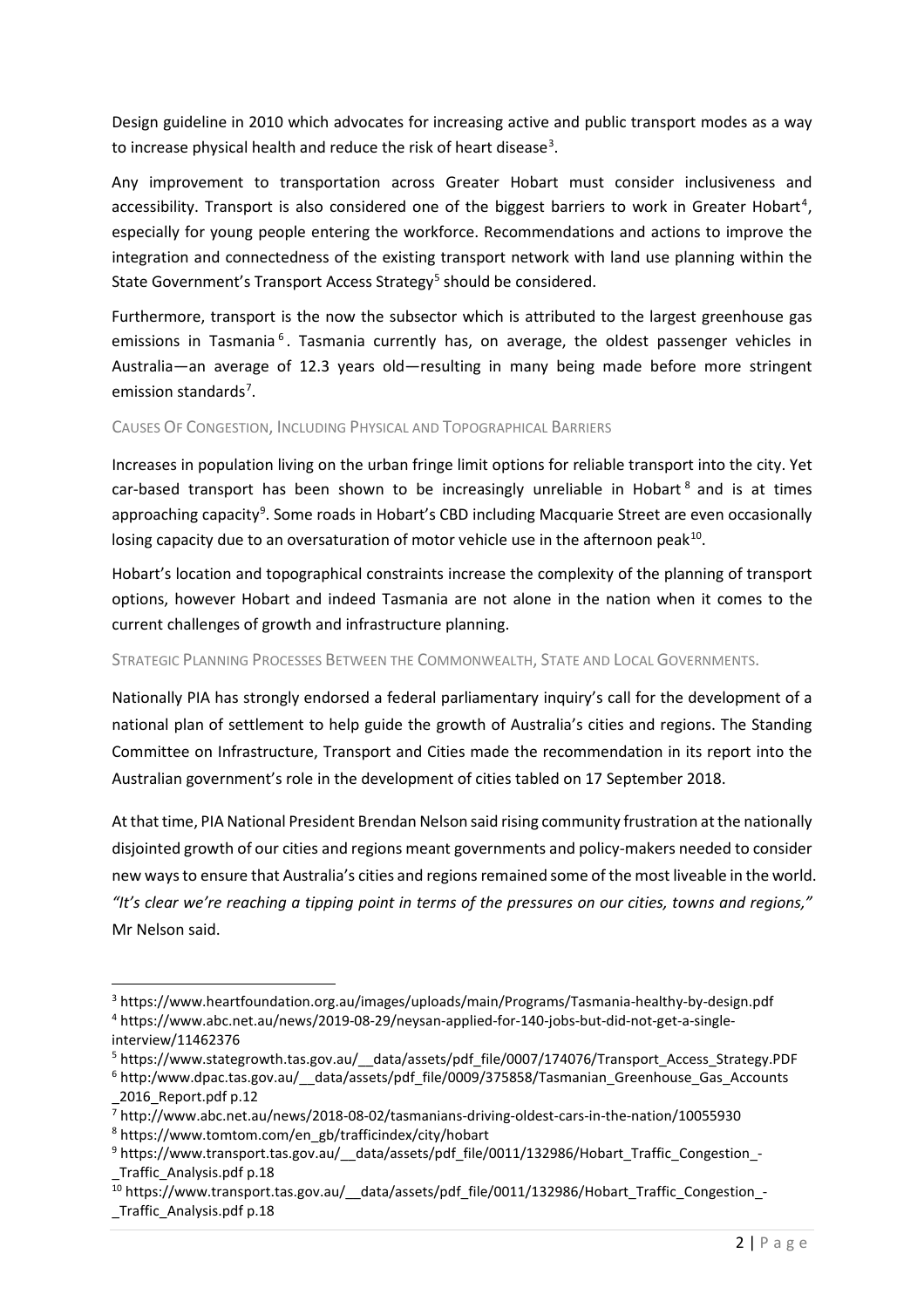PIA believes it is important to recognise that the challenges around the current state of congestion in Greater Hobart are inextricably linked to broader strategic planning issues including importantly settlement strategy, from the national level, through State, regional and down to the local level.

It is understood that the Government intends to create a suite of State Planning Policies including a Settlement and Liveable Communities Planning Policy however the detail and implementation timeframe is unclear.

Currently there are a number of existing strategies that guide land use decisions in the Greater Hobart area, primarily the *Southern Tasmanian Regional Land Use Strategy* (STRLUS); for transportation the *Southern Integrated Transport Plan*, the *City of Hobart Transport Strategy 2018-2030* and the State Government's *Transport and Access Strategy*.

Currently the STRLUS provides the existing framework for settlement including an Urban Growth Boundary for the region, Planning Schemes within the region are required to be consistent with this Strategy, however it has been recognised at both Local and State Government levels that the current regional strategies including STRLUS are in need of review.

Unfortunately, the State Government has indicated that, barring minor amendment, review of the STRLUS will not occur in the short term. PIA considers that to effectively plan for improvement in the mobility of Greater Hobart, a coordinated settlement strategy possibly through the proposed Planning Policies, and the review of the STRLUS is necessary. The settlement strategy should include consideration of jobs growth as a spatial element, given where people work is as important as where they live in planning for transportation. A State Planning Policy which considers housing density and public transport should also be an aspect of a state-wide strategy, to consider the dwelling density required to sustain a public transport system along key routes.

PIA would therefore like to advocate for outcomes that consider the broader land use issues, to guide the region's growth, rather than concentrating on ad-hoc interventions. Stronger collaborations between all levels of government, possibly through the *Greater Hobart Act 2019*, could improve existing siloed strategic planning and infrastructure delivery at the local government level.

## FUTURE INITIATIVES TO ADDRESS TRAFFIC CONGESTION IN THE GREATER HOBART AREA

Initiatives to address traffic congestion in Greater Hobart can be broken into two categories, infrastructure/physical and policy based improvements.

Policy based changes include:

- 1. The development of a settlement strategy to provide certainty as to where future populations will be located and how they will be accommodated, through coordinated Commonwealth and State Government actions.
- 2. Development and implementation of the Tasmanian Planning Policies to guide a state-wide approach to settlement, growth and transport (including public transport).